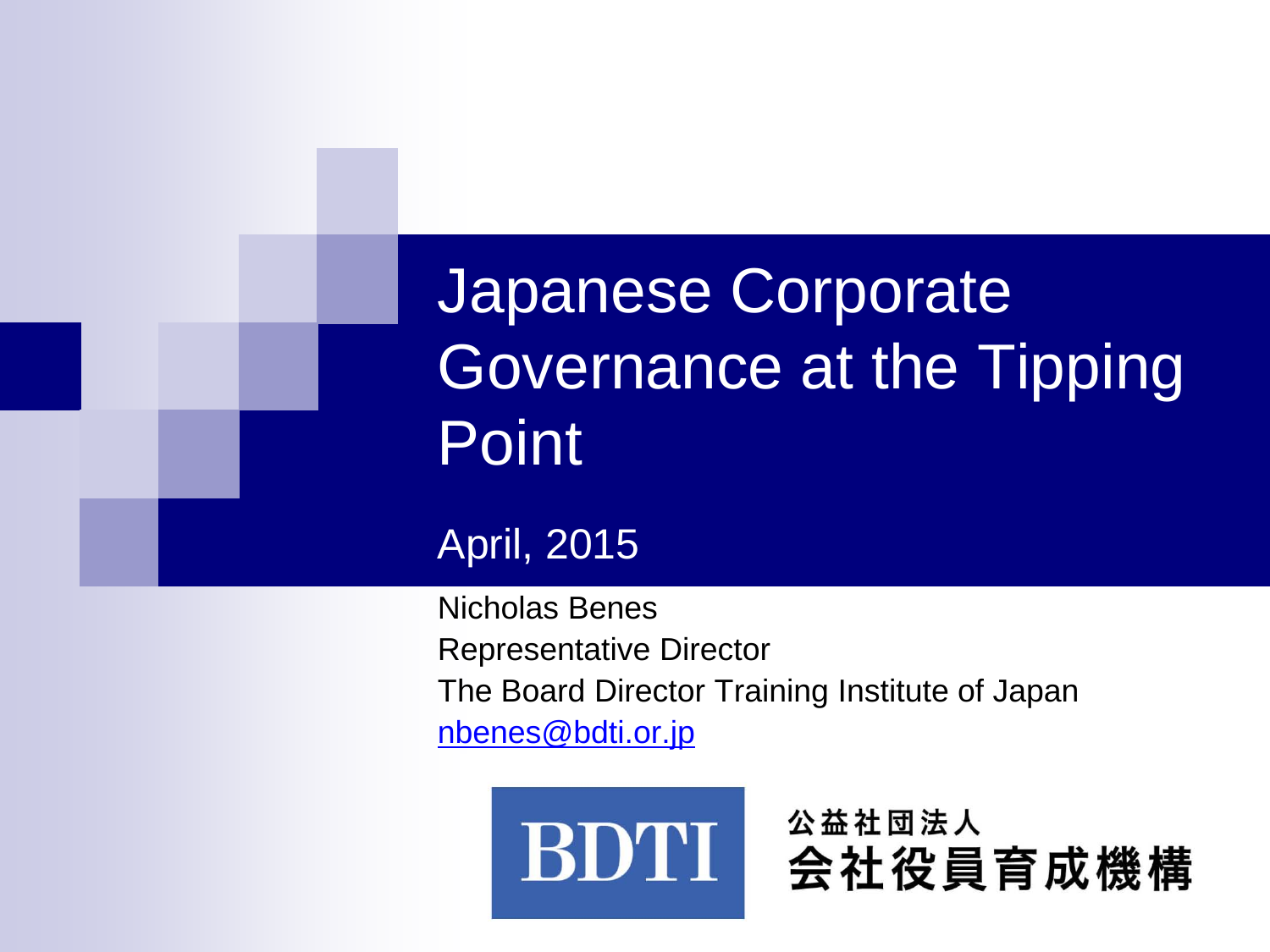# Japan's Governance Code: A Driver for Change, and also an *Example* of Change

- A logjam re the Company Law..., then:
- One person, then several, then national strategy
- The power of analysis, logic + political leadership
- "Best practice" guidelines and "accountability"
- "Multiple", + "committee" + entirely new concepts (lead independent director, board evaluation, etc.)
- Together with the Stewardship Code, a PDCA cycle to improve governance. CG practice is now aspirational, not limited by law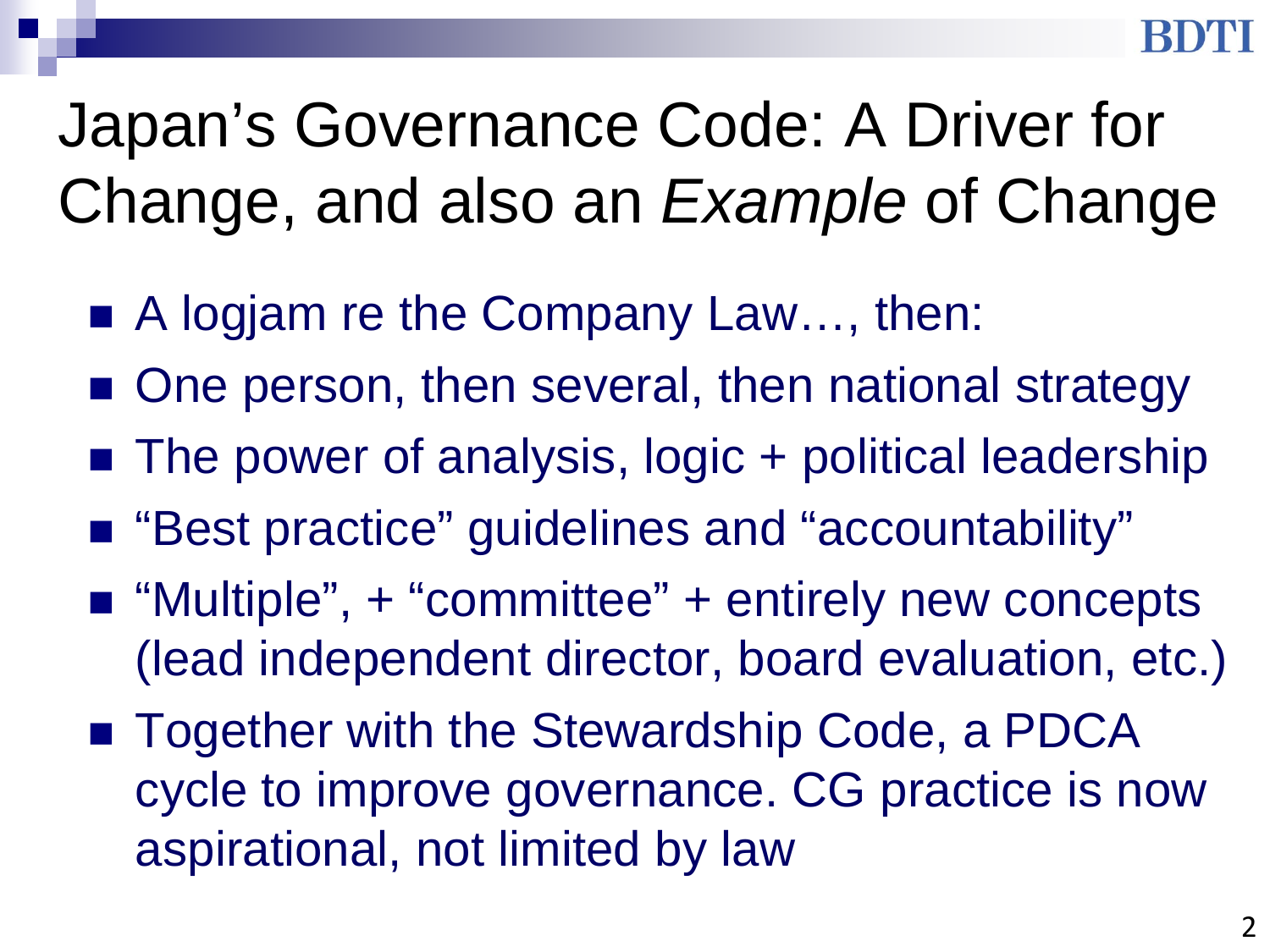Legal Lay of the Land: Current Structure 98% of Japanese Companies. So Far, Without a Corporate Governance Code and the Concept of Best Practices, Governance Started **and Stopped** Here

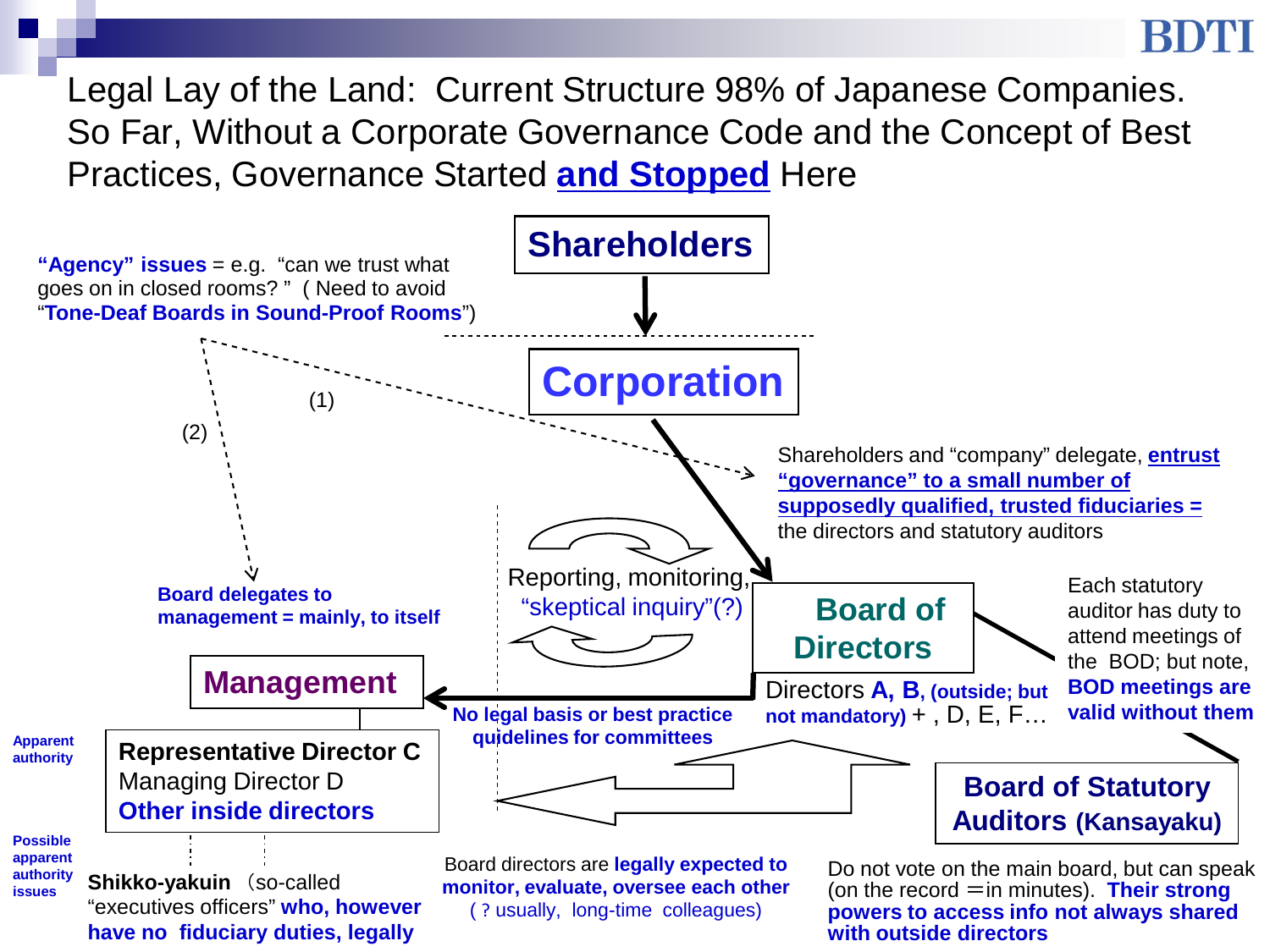## Post-War, Internal Boards Gradually Lost the Ability to Make Many of the Hard Decisions

- Hard to criticize the "senior" directors (or CEO) who "*promoted*" you for your loyalty. Low awareness of responsibilities and liability of directors
- In the absence of any other standard or pressure, "directors" often think, act like **managers in a hierarchy.** "Aren't the two roles the same?"
- "Salary-men" get ahead by avoiding risk, keeping head low. Sluggish reinvestment
- Directors often lack key skill sets (e.g. finance) needed for **directing**
- Many outside directors are friendly "cocker spaniels, not dobermans"
- **No rigorous, consistent concept of "best practices" or the role of the board**
- **The board is a "meeting of division heads that fulfills minimum corporate law formalities", rather than a "monitoring", direction-setting board**
- **Boards often put off the difficult decisions that are most needed: divestments, restructuring, strategic redirection, capital [re]allocation**
- **"Director professionalism" and common skill sets are badly needed**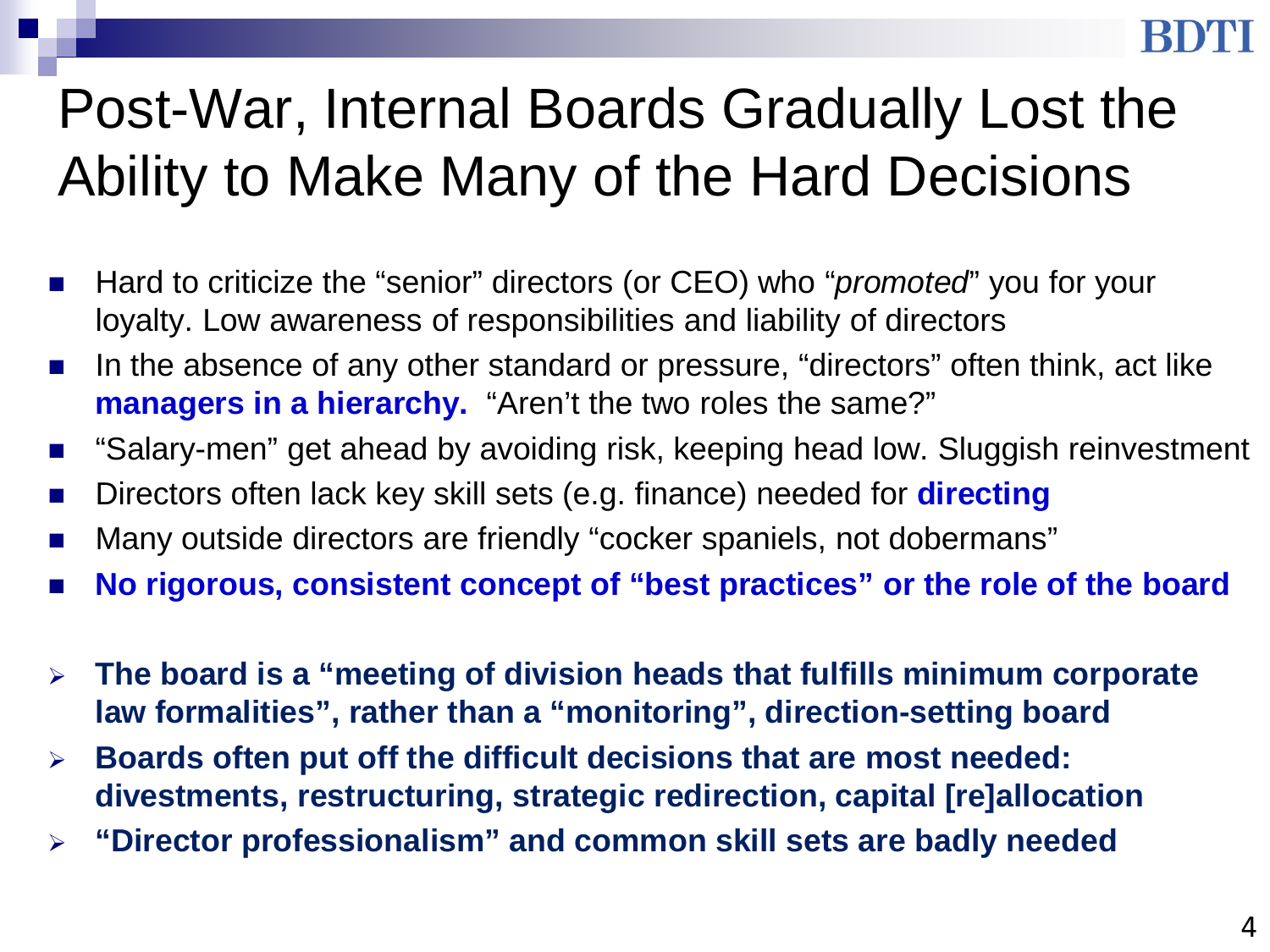

# **The Concept of "Best Practices" Has Arrived in Japan**

The Corporate Governance Code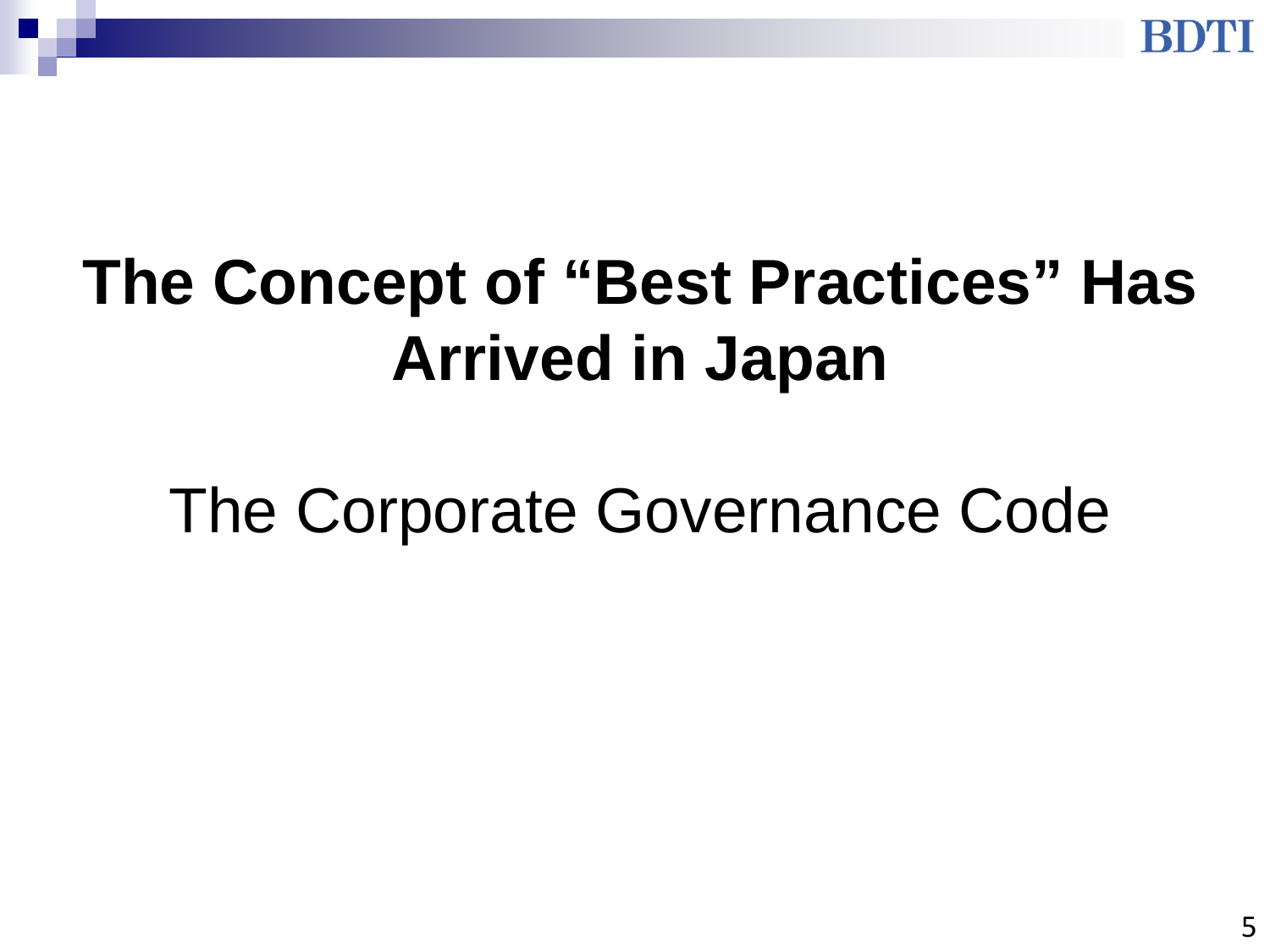### Genesis of Japan's Corporate Governance Code: Improving Productivity and Asset Allocation

- American Chamber of Commerce in Japan's 2010 "Growth Strategy Task Force" White Paper proposed a comprehensive, detailed growth strategy based on economic analysis by Prof. Kyoji Fukao (Chair: Benes of BDTI)
- **Strategy focused on the need to improve productivity, efficient asset** reallocation, economic "metabolism", corporate governance functions, entrepreneurship, and labor mobility: the basis for the "third arrow"
- 2013: the LDP set up the Japan Economic Revival Headquarters, which used same economist used by ACCJ for its analysis, Prof. Fukao
- In 2013-2014, to break the logjam re the Company Law, Benes proposed to the LDP the creation of a comply-or-explain corporate governance code, drafting to be led by the FSA and the Tokyo Stock Exchange
- Early 2014: Benes guided dietmen, and later the FSA, on the process and the key contents for a CG code. The code became the primary "pillar" of Japan's 2014 growth strategy. An advisory panel is formed
- **March 2014: Japan's Governance Code is finalized and published**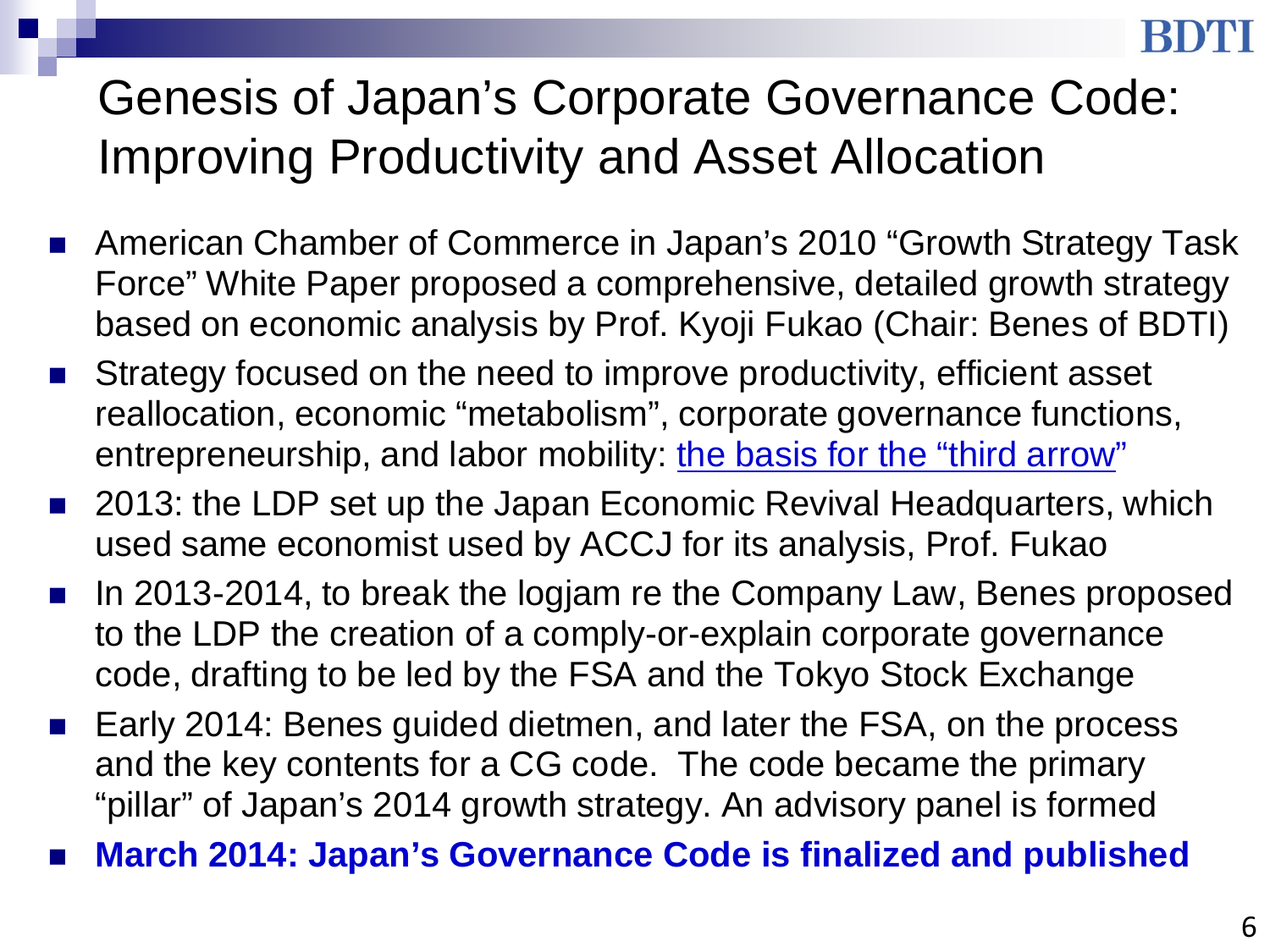## No Going Back Now: a Corporate Governance Code Will Be a Conduit for Corporate Change

- Improving corporate governance is now national policy, in order to improve earnings and productivity. The Rubicon has been crossed
- For the first time, an authoritative formulation of best practice exists
- General acknowledgement of the weak aspects of Japanese boards
- Increasing ROE and ROIC is now acceptable to articulate as a goal
- Detailed "comply-or-explain" disclosure about governance practices at each company will enable investors to meaningfully engage with companies and be good stewards
- Policies for ROE, stewardship, capital allocation, reinvestment, appropriate risk-taking, alignment of interests have a tailwind now
- When change finally *does* happen in Japan, it can occur quickly

"Minimum Corporate Formalities" Boards **"Talk the Talk"Boards REAL Boards**



7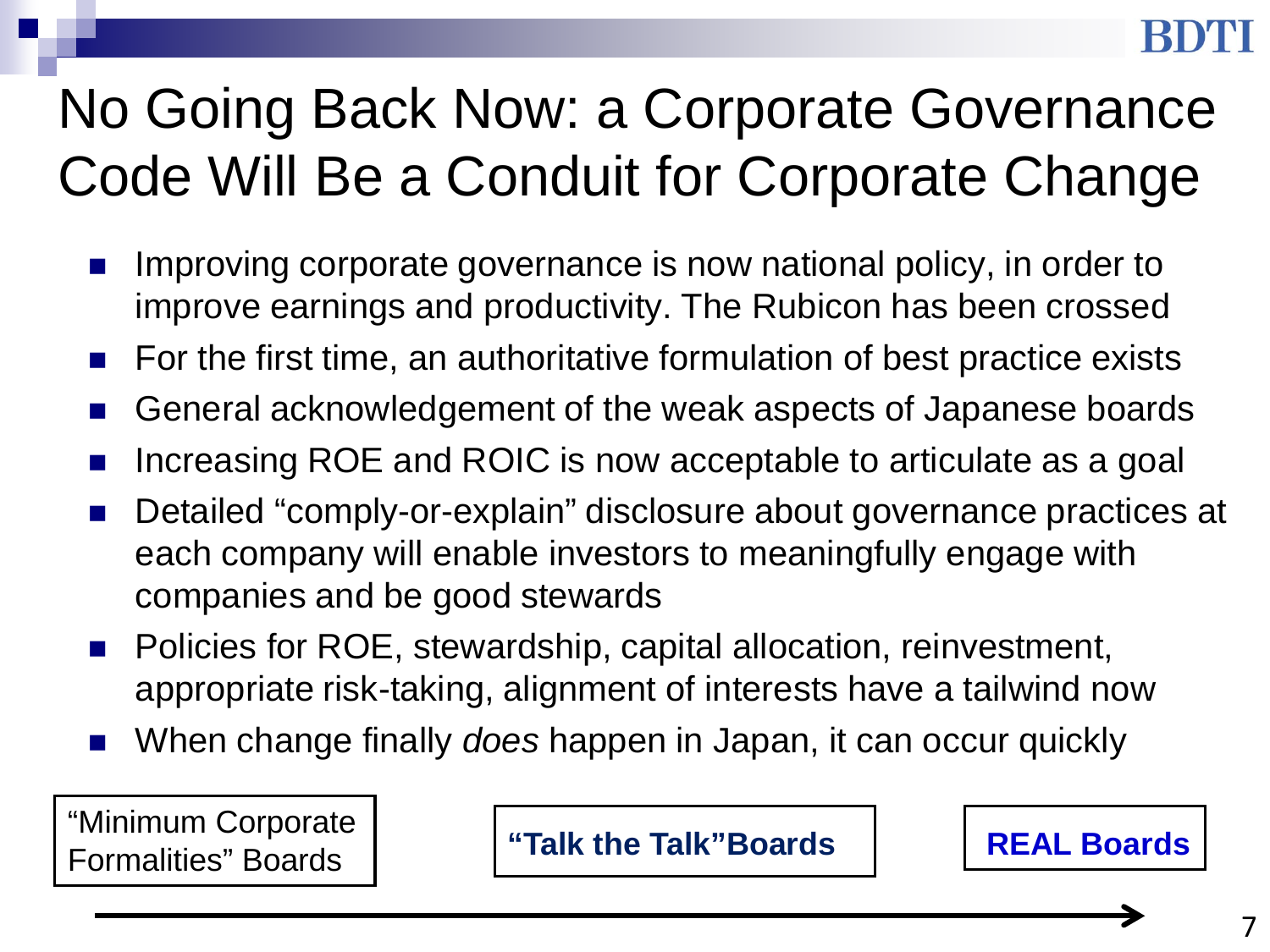### Provisions in the Draft Code

- "Multiple" independent directors; encouragement re "one-third"
- Principle of separation of oversight from management functions
- Encouragement of board committee for nomination, compensation, etc.
- Principles re prudent risk-taking, capital allocation, sustainability
- Director training and evaluation, + board self-evaluation
- Succession planning, evaluation of executives (= change if needed)
- Encouragement of "executive sessions", lead independent director
- Duty of *kansayaku* to obtain information [+ share it with directors]
- Encouragement of board diversity and appointment of female directors
- Disclosure of "reason"/logic for dir. nominations, cross-shareholdings
- Explanation of company policy with respect to Code provisions
- Disclosure of arrangements for engagement with/by shareholders

### **A virtuous cycle**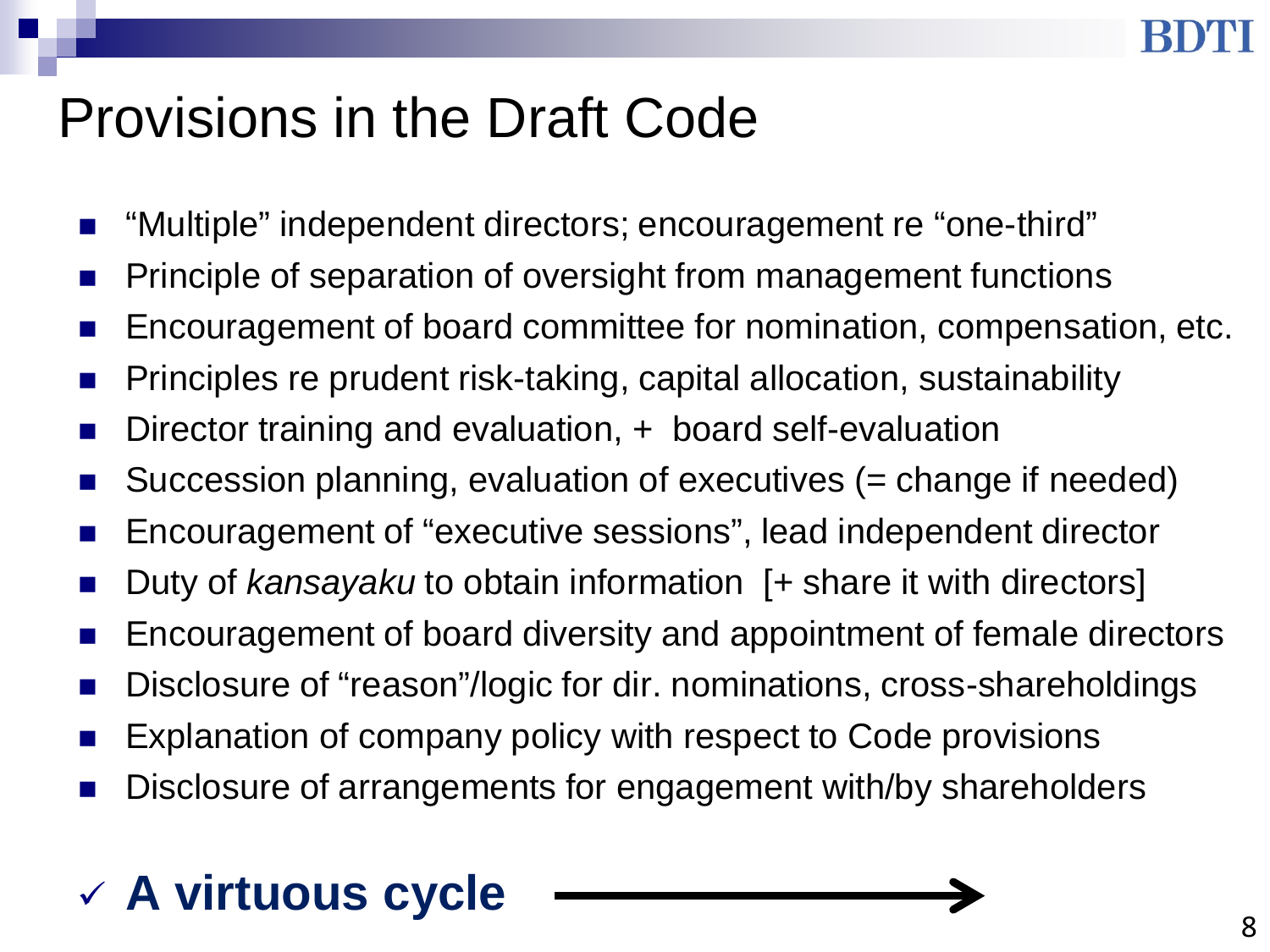### Still Needed – Subjects for the Next Revision (Superior Companies are already adopting some)

- Comply/explain rule for enough INEDs to form independent committee
- Clear rule for" Nominations etc." committee composed only of INEDs
	- $\Box$  Committee advises on all matters involving managerial self-interest
	- Practice standards for committees: e.g., minutes, attendance of a *kansayaku*
- Fiduciary contracts with "executive officers" who are not on the board
- Director training, board evaluations by specialist 3rd-party organizations. Governance/finance training at mid-senior levels
- Disclosure of all amounts paid to retired board members (as "advisors"). Director contracts with non-disparagement, non-interference provisions
- Disclosure of detailed "corporate governance guidelines", codes of conduct, by the company on its web site
- Japan needs to set a fixed schedule for periodic review and revision (E.g. germany has a specialized commission which reviews every year)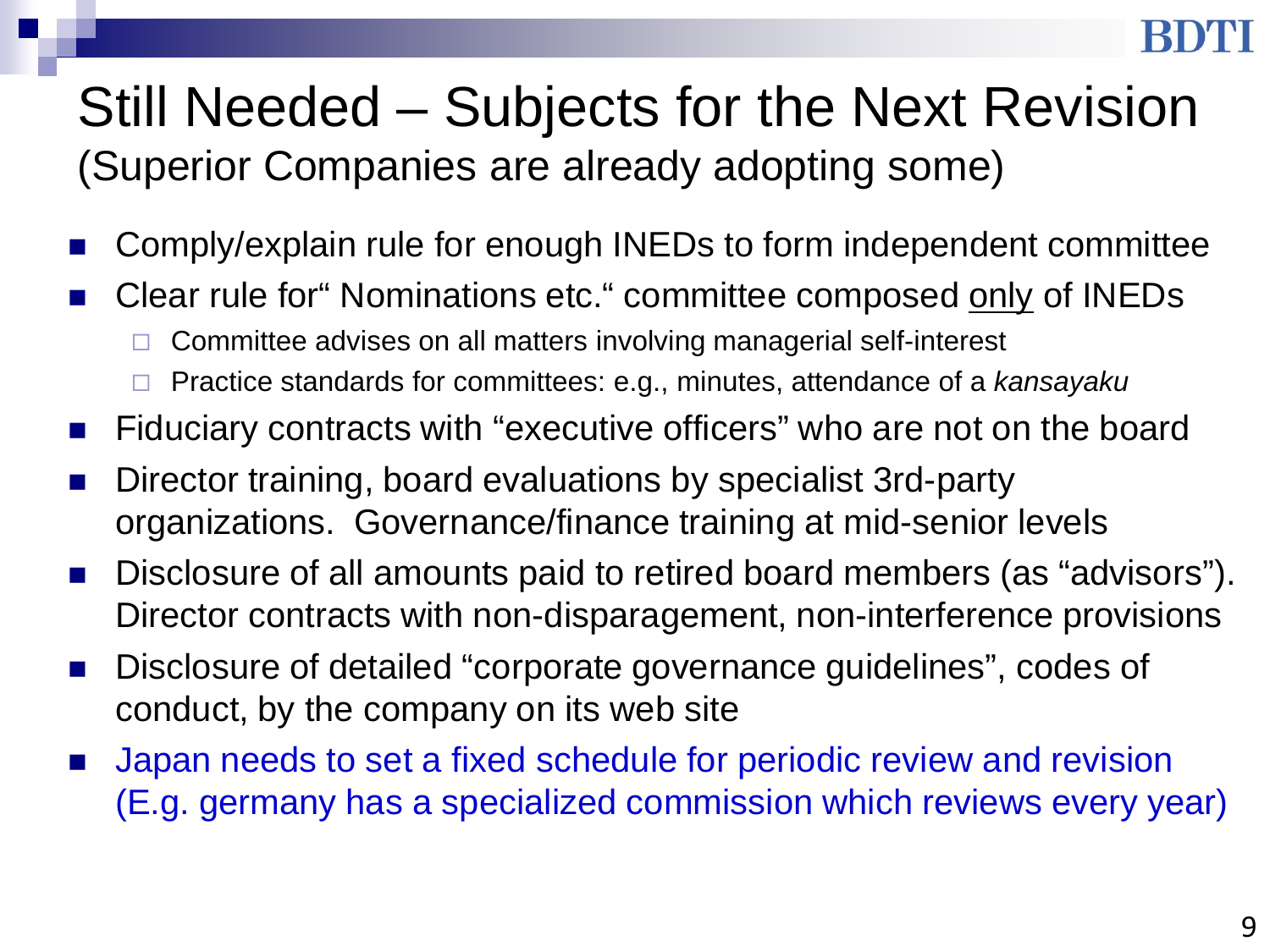### The Virtuous Cycle: Japan Brings PDCA to Governance

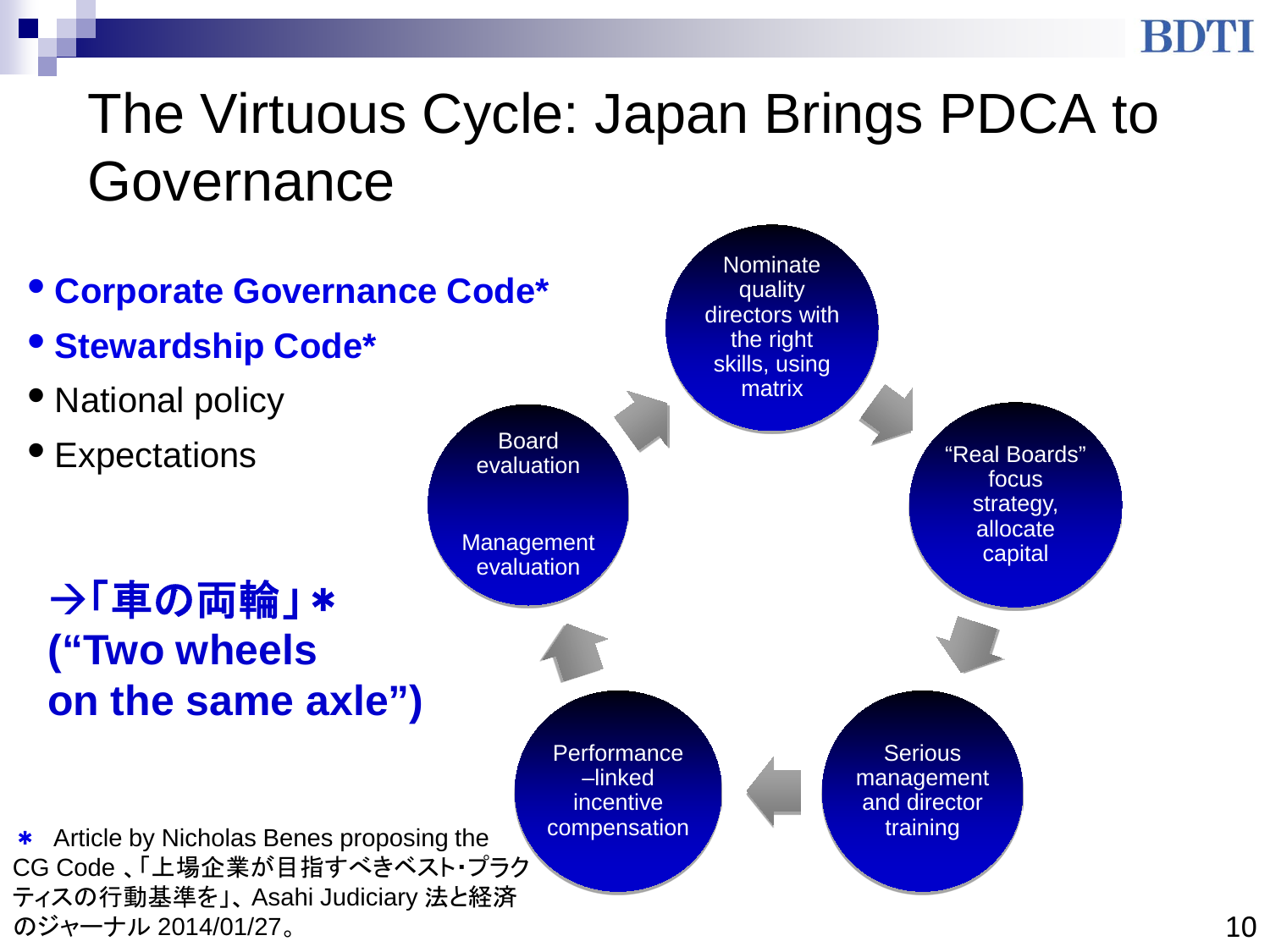### Implications of the the Corporate Governance Code *(Over time)*

- More dynamic capital [re]allocation and reinvestment, and a more active M&A market (now,1/4th of US as % of GDP). More combinations, alliances with both domestic and foreign firms
- Differentiation between management teams. Greater executive mobility, diversity. Managerial skill will matter more than age
- New types of performance-linked compensation, + shareholder approval thereof as necessary
- Japan will now enter a period of continuously refining best practices for stewardship, engagement, compensation, and governance
- Potential obstacles: superficial "compliance" and box-ticking with no deep thinking, and the transactions costs of "engagement"
- How can investors *efficiently* "engage" (a) to encourage companies to nominate qualified, dedicated boards, and (b) to assess the true substance and effectiveness of a company's governance practices?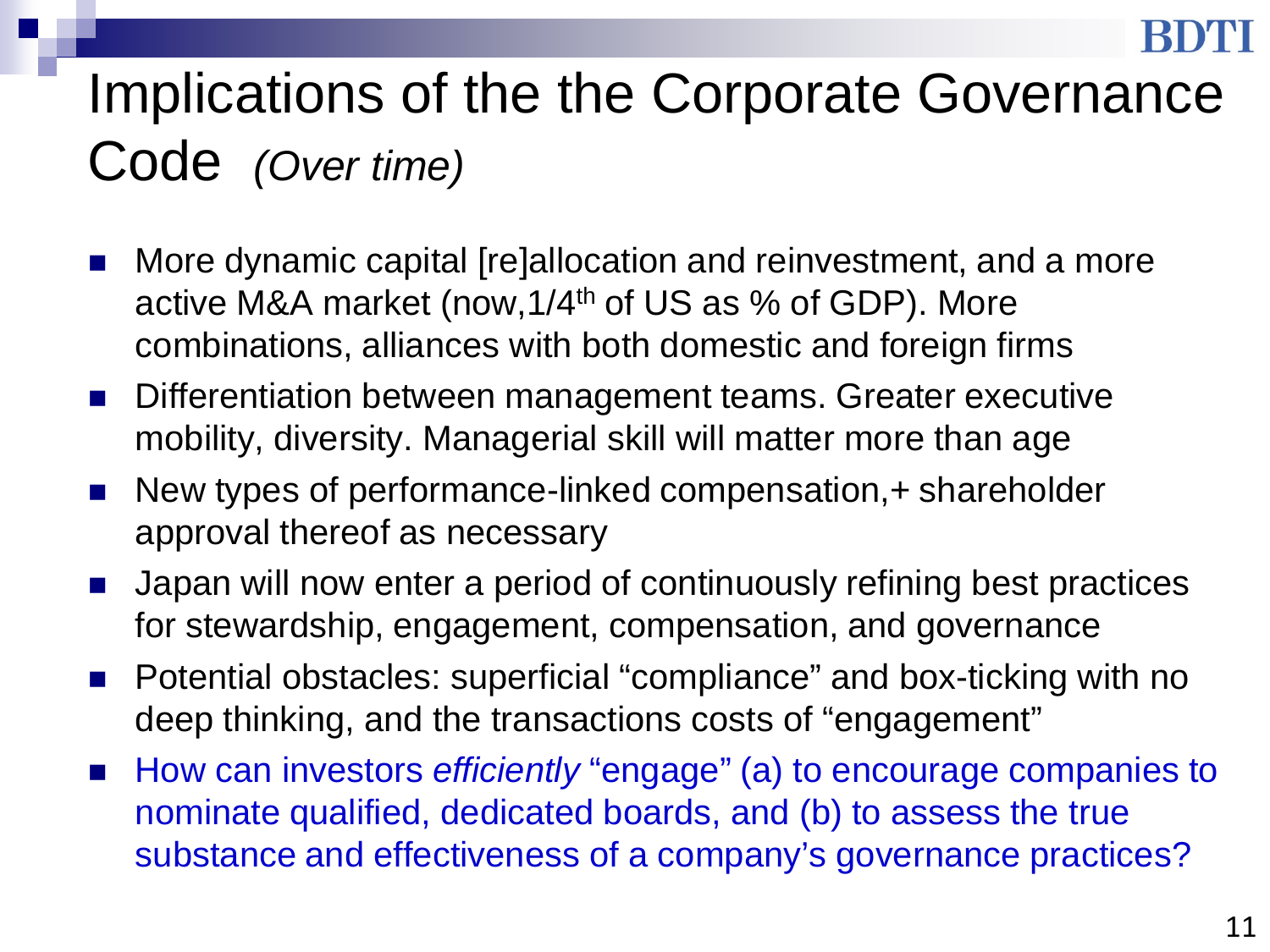### How Can Investors *Efficiently* "Engage" with Companies? How Should Companies Respond?

- Japanese managers are skilled at "form over substance". Moreover, investors can only "engage" with a limited number of companies
- As an investor, the most important thing is to **make sure there is a high-quality board in place.** But how can investors tell whether a board is a good one? - whether "the spirit is in the Buddha", or the firm is just going through the motions?
- **The best litmus tests:** "Does the company have a clear policy for executive and director training, both before and after nomination to the board? Does it use external specialists for the training? Does the CEO lead or participate?" In short, is the company trying to improve its management team and its board?

A lot of new learning is needed, by both investors and companies. Sincerity, humility, and open minds about this fact are essential. **Effective governance and management training are key.**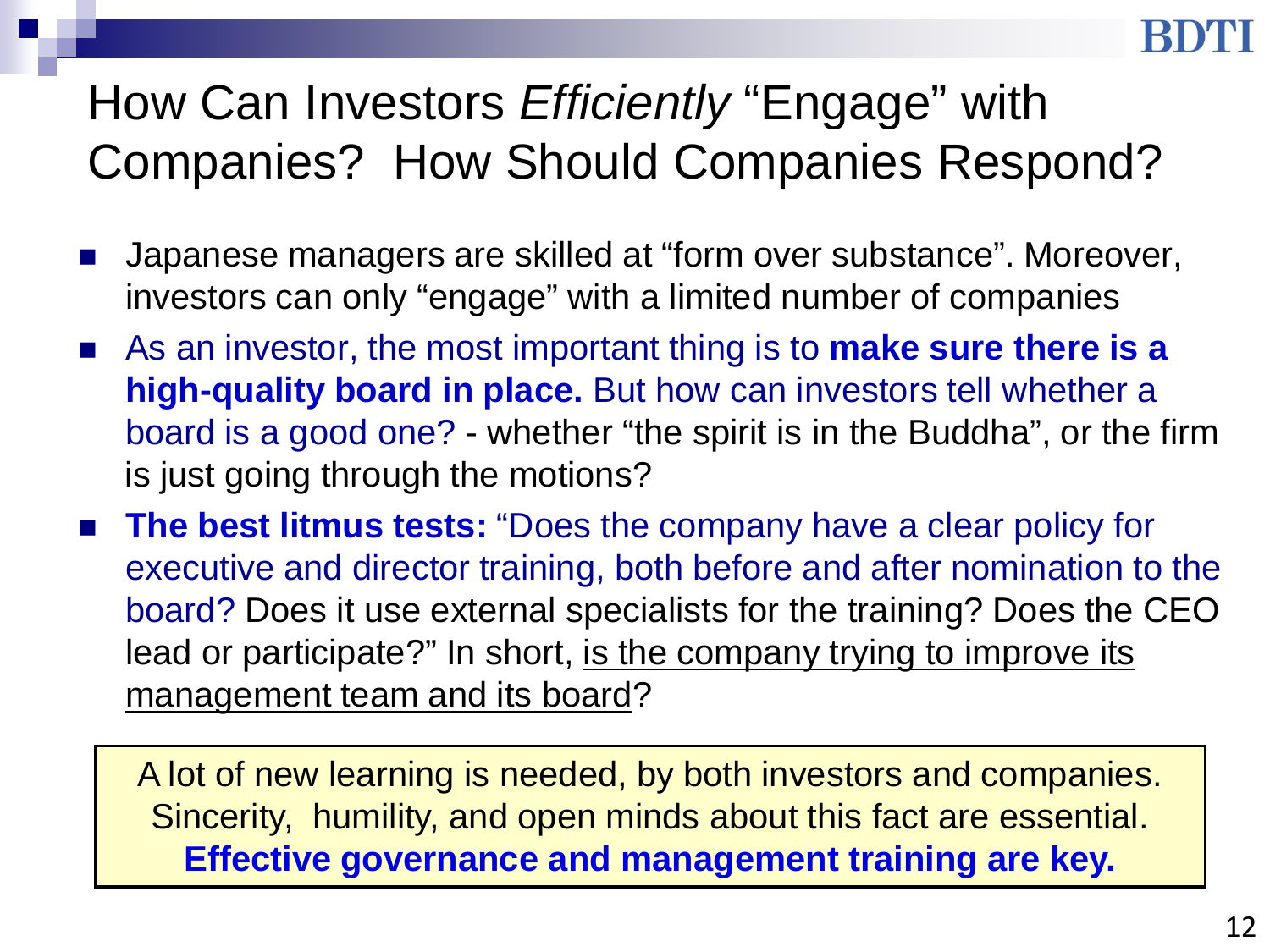#### **BDTI**

#### <sup>公益社団法人</sup> <http://bdti.or.jp/english/introduction><br>会社役員育成機構 公益社団法人

User Login **Ewitter** 

Register 日本語

| <b>About BDTI</b>                                                                                                                                                   | <b>Training</b>                                                                                                                                                                                                                                                                                                                                                                                                                                                                                                                                                                                                                                                                                                                                                                                                    | <b>Consulting</b>                                                                                                                                | <b>Interactive Forum</b> | <b>Participation</b>                                                                                                                                                                                                       |
|---------------------------------------------------------------------------------------------------------------------------------------------------------------------|--------------------------------------------------------------------------------------------------------------------------------------------------------------------------------------------------------------------------------------------------------------------------------------------------------------------------------------------------------------------------------------------------------------------------------------------------------------------------------------------------------------------------------------------------------------------------------------------------------------------------------------------------------------------------------------------------------------------------------------------------------------------------------------------------------------------|--------------------------------------------------------------------------------------------------------------------------------------------------|--------------------------|----------------------------------------------------------------------------------------------------------------------------------------------------------------------------------------------------------------------------|
| <b>Board of Directors</b>                                                                                                                                           | <b>About the Institute</b>                                                                                                                                                                                                                                                                                                                                                                                                                                                                                                                                                                                                                                                                                                                                                                                         | <b>Smart investors are helping out +</b><br>sending a message                                                                                    |                          | <b>Special Sponsors</b>                                                                                                                                                                                                    |
| » Kenichi Osugi<br>» Nicholas E. Benes<br>» Koichiro Hayashi<br>» Nobuyuki Hiraizumi<br>» Masataka Ueda<br>» Sachiko Ichikawa                                       | The only certified public-interest non-profit in Japan<br>committed to building sound corporate organizations<br>and the "directorship" skills needed by every board member,<br>by providing training that the age of globalization demands.<br>The Board Director Training Institute of Japan (BDTI), a non-profit Japanese<br>"public interest" organization certified by the government, was established in                                                                                                                                                                                                                                                                                                                                                                                                     |                                                                                                                                                  |                          | » Aberdeen Investment<br>Management K. K.<br>» Aflac<br>» Baillie Gifford & Co<br><sup>»</sup> Chubb Group<br>» CLSA<br>Cosmo Public Relations                                                                             |
| <b>Advisors</b>                                                                                                                                                     |                                                                                                                                                                                                                                                                                                                                                                                                                                                                                                                                                                                                                                                                                                                                                                                                                    | 2009 by experts and opinion leaders active in academic and business circles.                                                                     |                          |                                                                                                                                                                                                                            |
| » Christina Ahmadjian<br>» Harald Baum<br>» Thomas J. Dreves<br><b>Robert Eberhart</b><br>» Peter Fuchs<br>» Kyoji Fukao<br><b>X</b> Kotaro Inoue<br>» Ken Kiyohara | BDTI's mission is to increase trust between corporations and the public, and<br>facilitate the safe, sustainable and ethical development of the Japanese<br>economy and Japanese companies, by improving corporate governance and<br>accelerating the spread of effective management methods. We believe that<br>training is the key to doing these things while also enhancing corporate<br>value, for the reasons explained in this memo and also in this Summary of<br><b>BDTI, its Programs and Activities.</b><br>Since BDTI's establishment, we have been fortunate enough to receive the<br>support and participation of senior leaders (and leading firms) around the world,<br>all of whom share our purpose and sense of mission.<br>In order to spread knowledge about corporate governance and related |                                                                                                                                                  |                          | »Dalton Advisory KK<br>» Fidelity Worldwide<br>Investment<br>» Ichigo Asset Management<br>» Indus Capital Partners, LLC<br>» Oasis<br>»Russell Investments, Japan<br>» Shearman & Sterling LLP<br>» State Street Trust and |
| » Katsuyuki Kubo                                                                                                                                                    |                                                                                                                                                                                                                                                                                                                                                                                                                                                                                                                                                                                                                                                                                                                                                                                                                    |                                                                                                                                                  |                          | Banking Co., Ltd.<br><sup>»</sup> Symphony Financial Partners                                                                                                                                                              |
| <sup>»</sup> Curtis J. Milhaupt<br>» Yosuke Mitsusada<br>» Koichiro Naganuma                                                                                        |                                                                                                                                                                                                                                                                                                                                                                                                                                                                                                                                                                                                                                                                                                                                                                                                                    |                                                                                                                                                  |                          | <b>TANABE &amp; PARTNERS</b><br>»Regional Fund Manager<br>(US\$25 Bln AUM)                                                                                                                                                 |
| » Kazuo Noda                                                                                                                                                        |                                                                                                                                                                                                                                                                                                                                                                                                                                                                                                                                                                                                                                                                                                                                                                                                                    | management methods widely, BDTI provides a low-cost E-Learning Course with                                                                       |                          |                                                                                                                                                                                                                            |
| > Theodore A. Paradise<br>» Takuji Saito                                                                                                                            | modules covering both Company Law core knowledge and corporate<br>governance theory and practice.                                                                                                                                                                                                                                                                                                                                                                                                                                                                                                                                                                                                                                                                                                                  | »Institutional Investor<br>(US\$3 Bln AUM)                                                                                                       |                          |                                                                                                                                                                                                                            |
| » Takaya Seki<br>» Wataru Tanaka                                                                                                                                    | Together with first-class collaborating organizations and professionals, BDTI also<br>offers (a) intensive "director training" programs that combine corporate<br>governance know-how with global management methods; (b) customized                                                                                                                                                                                                                                                                                                                                                                                                                                                                                                                                                                               |                                                                                                                                                  |                          | »Fund Manager<br>» Nicholas E. Benes<br><b>Above: Sustaining Donors</b>                                                                                                                                                    |
| » Ko-Yung Tung                                                                                                                                                      |                                                                                                                                                                                                                                                                                                                                                                                                                                                                                                                                                                                                                                                                                                                                                                                                                    |                                                                                                                                                  |                          |                                                                                                                                                                                                                            |
| » Masao Yanaga<br><sup>»</sup> Yumiko Miwa<br>» Keiichi Karatsu                                                                                                     | experts in each respective field.                                                                                                                                                                                                                                                                                                                                                                                                                                                                                                                                                                                                                                                                                                                                                                                  | programs for enhancing director skills, or governance and compliance<br>awareness; and (c) seminars on specific topics, led by lecturers who are |                          | » Give2Asia<br>> The Canadian Chamber of<br>Commerce in Janan (CCCI)                                                                                                                                                       |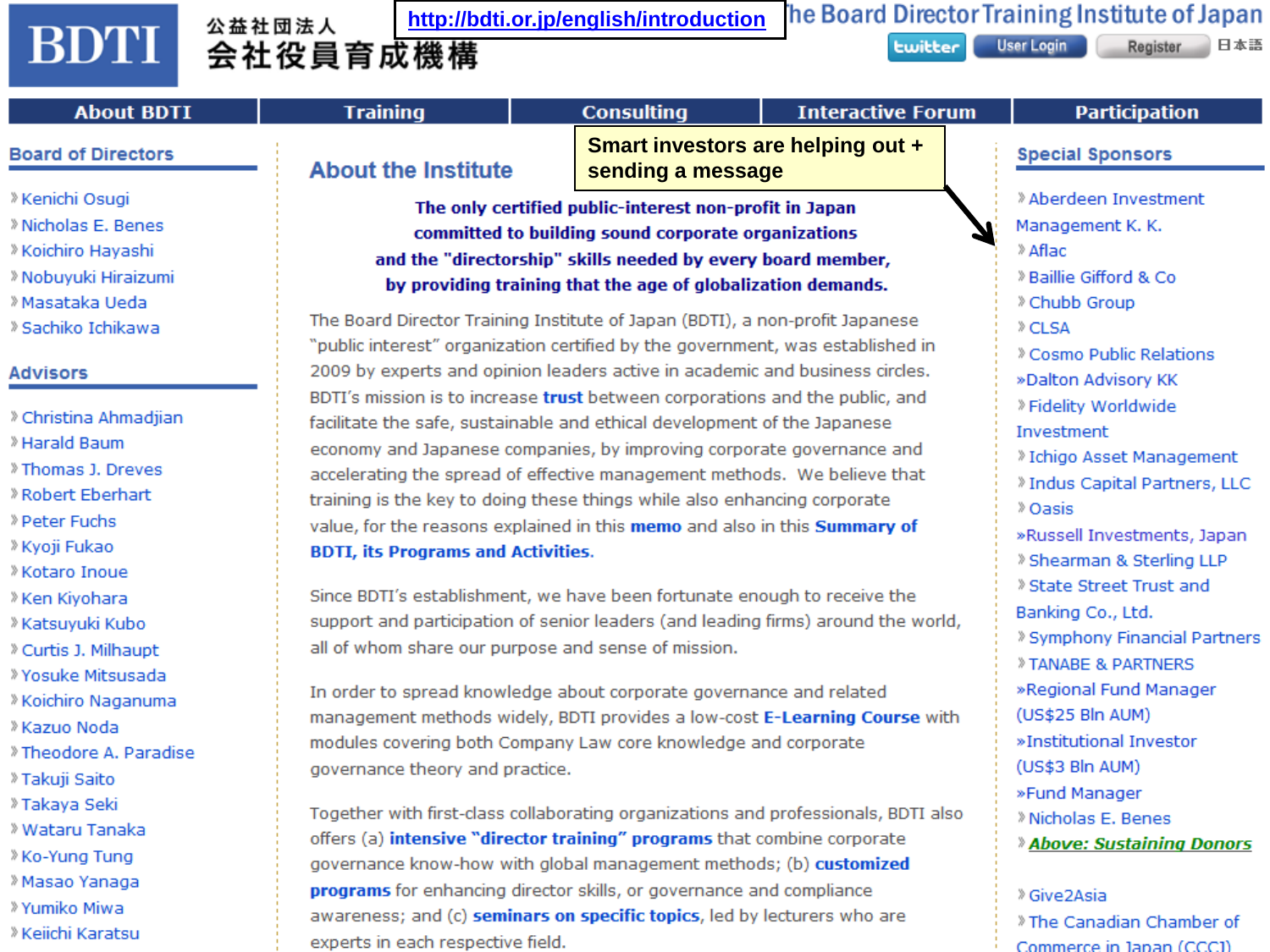### BDTI's Training Activities: Progress So Far

#### Persons Trained

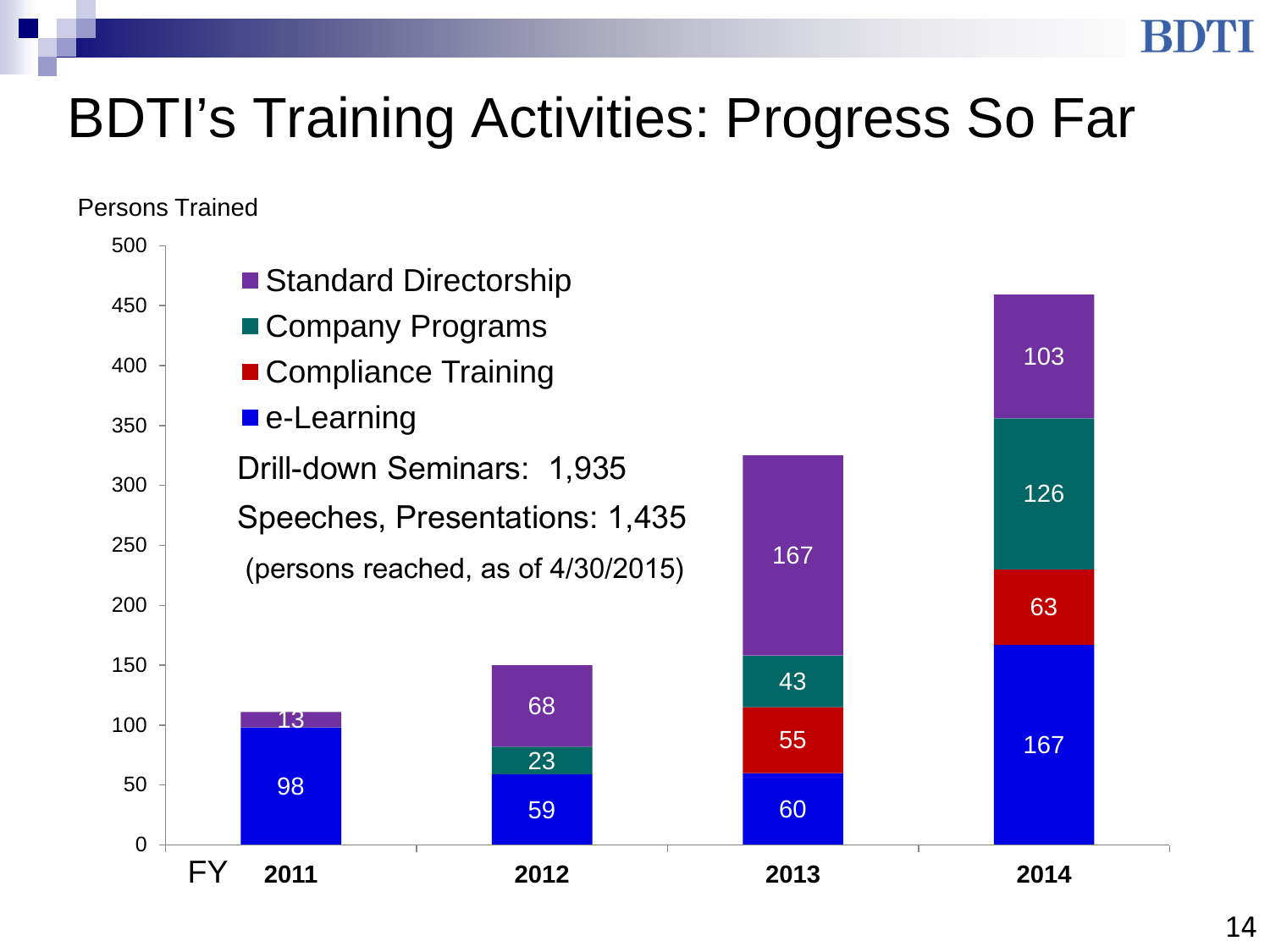## A Virtuous Circle to Support Engagement

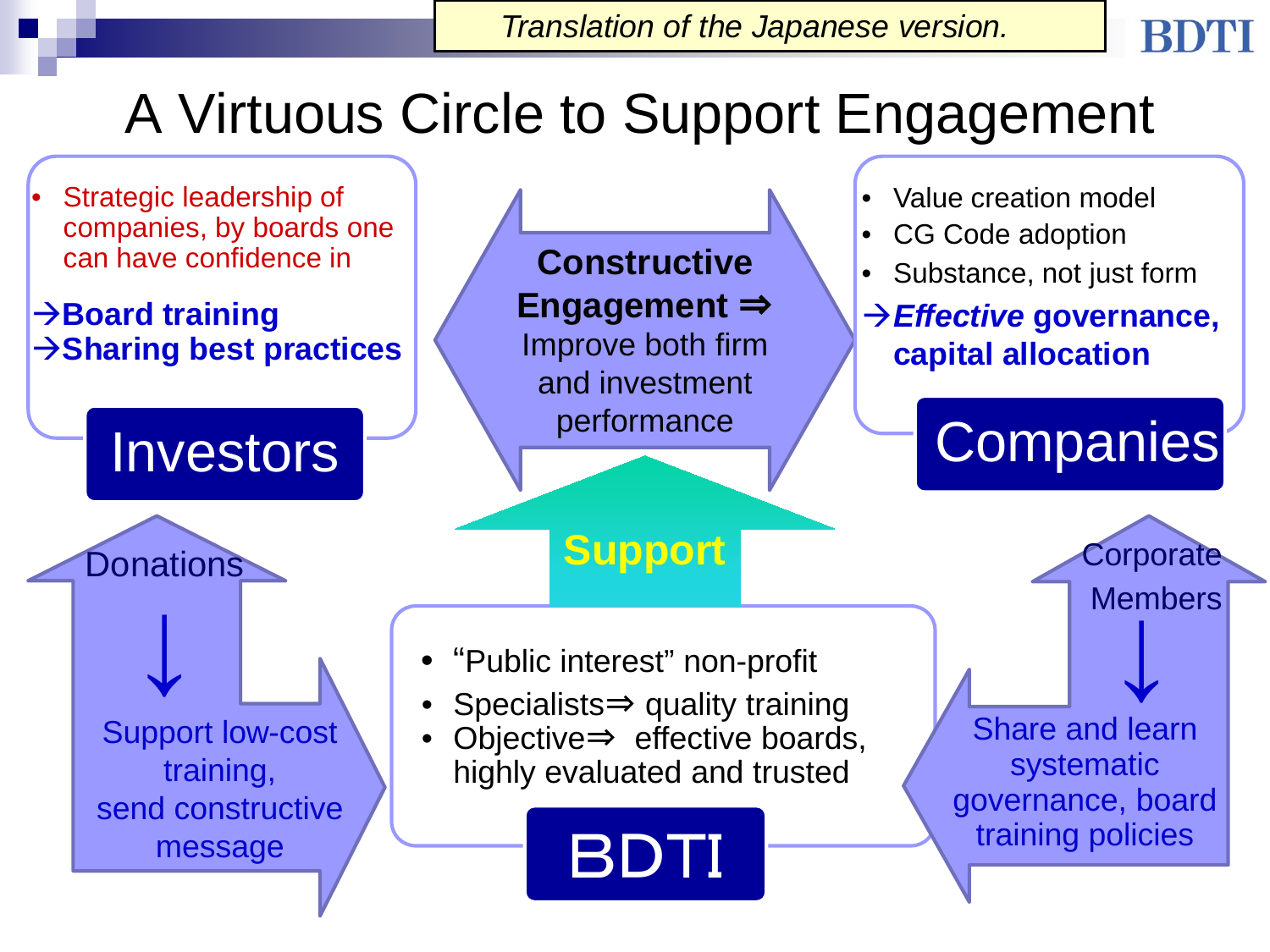Help BDTI make Japan's boards more effective and aligned with the interests of shareholders, society, and the global economy.

Make a donation today! <http://bdti.or.jp/english/donate>